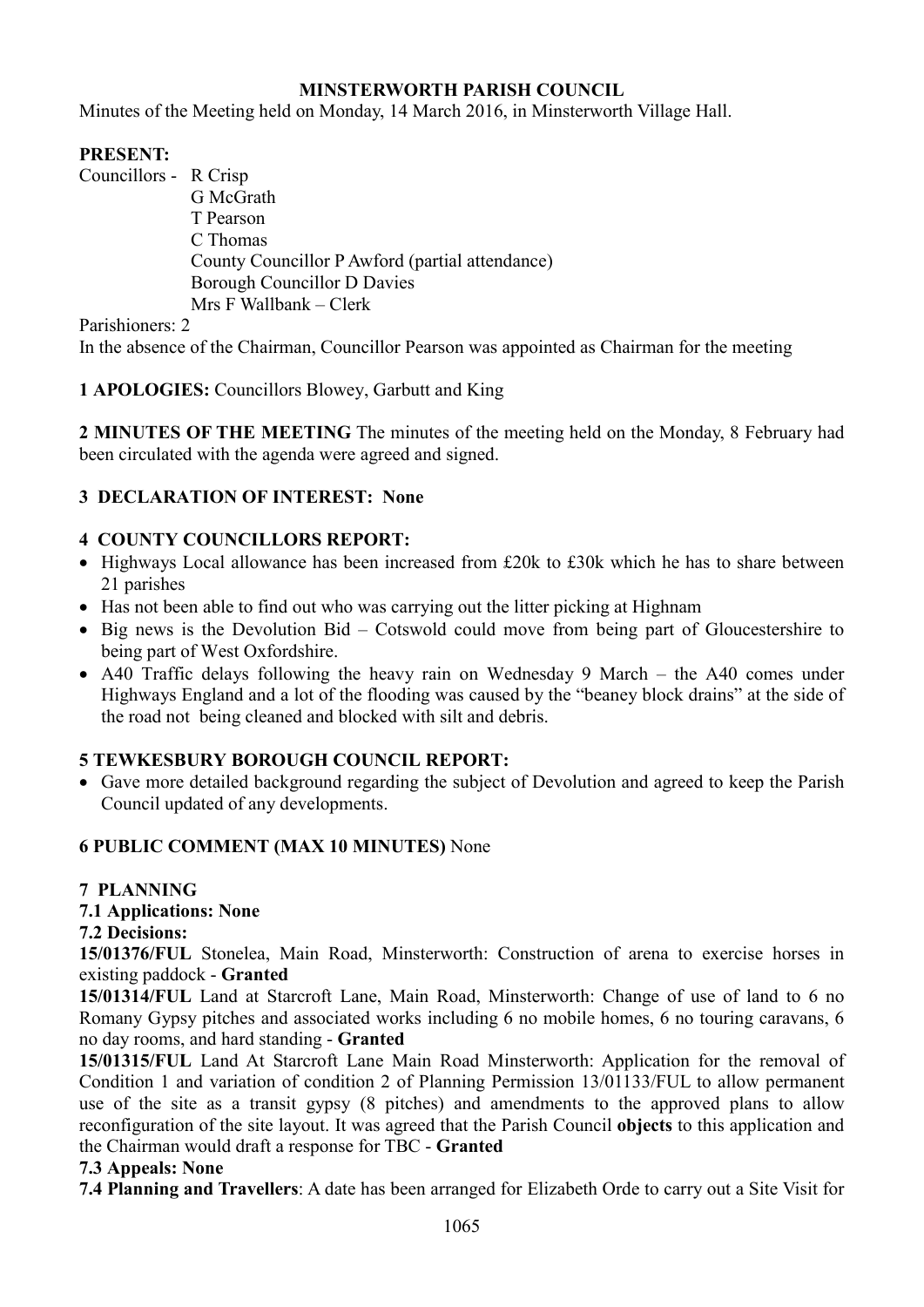her to get a visual appreciation for all that she's read and heard during the Examination thus far. **7.5 Enforcement: The Lodge, Hygrove:** No further update following David Taylor's visit. **Pounds Cottage, Pound Lane:** Several Councillors had met with David Taylor from TBC and he has investigated the complaint and reported that the earth movings "within the curtilage" so legal.

| <b>8. FINANCIAL MATTERS</b><br>8.1 Accounts for payment and receipts:<br>Mrs F J Wallbank -                                      |        |                                         |                                                         |
|----------------------------------------------------------------------------------------------------------------------------------|--------|-----------------------------------------|---------------------------------------------------------|
| Salary 1-31 March 2016                                                                                                           | 348.10 |                                         |                                                         |
| Less Tax                                                                                                                         | 19.60  | 328.50                                  | Cheque No: 101335                                       |
| <b>Inland Revenue</b>                                                                                                            |        | 19.60                                   | Cheque No: 101336                                       |
| Parish Magazine Printing:<br>Printing The Villager A5 booklet                                                                    |        |                                         |                                                         |
| 200 copies of 20 pages -March                                                                                                    |        | 87.00                                   | Cheque No: 101337                                       |
| Minsterworth Village Hall: Meeting 8.2.16<br><b>Total:</b>                                                                       |        | 28.60<br>£463.70                        | Cheque No: 101338                                       |
| <b>Receipts:</b><br>TBC Grant for hire for toilets for Severn Bore events450.00<br>The Villager – Subscriptions<br><b>Total:</b> |        | 80.74<br>£530.74                        |                                                         |
| <b>Post Dated cheques:</b><br>Mrs F J Wallbank -<br>Salary 1-30 April 2016                                                       | 348.10 |                                         |                                                         |
| Less Tax                                                                                                                         | 19.60  | 328.50                                  | Cheque No: 101339                                       |
| <b>Inland Revenue</b>                                                                                                            |        | 19.60                                   | Cheque No: 101340                                       |
| Minsterworth Village Hall meeting 14.3.16                                                                                        |        | 28.60                                   | Cheque No: 101341                                       |
| GAPTC: Annual subscription due 1 April 2016<br><b>Total:</b>                                                                     |        | 104.28<br>£480.98<br>$2016$ $2^{\circ}$ | Cheque No: 101342<br>$11 \quad \alpha$ $11 \quad \beta$ |

**8.2 Financial Statement** for the month ended February 2016. Signed by Councillor Pearson. **Any Other Financial Matters:** 

**Bank Mandate:** This had now been completed by all the Councillors and was signed by Councillor Pearson as acting Chairman.

# **9 MATTERS ARISING:**

# **9.1 Highway Matters:**

**Litter Picking:** The Clerk had enquired with the Community Payback but had been informed that it is too dangerous for their team to work alongside an "A" road.

**A48 Traffic Island:** Amey has scheduled clearing all the weeds/debris from around the Island.

**9.2 Affordable Scheme:** TBC has agreed a decision of "Delegated Permit" although the decision notice has not been put on the website. Borough Councillor Davies said that there was a meeting this week and progress was being made.

**9.3 Service Village Forum:** No further update. Councillor McGrath asked if the question of whether Council Tax for Traveller sites was chargeable. Clerk to chase this matter.

**9.4 Village Green:** Nothing further to report.